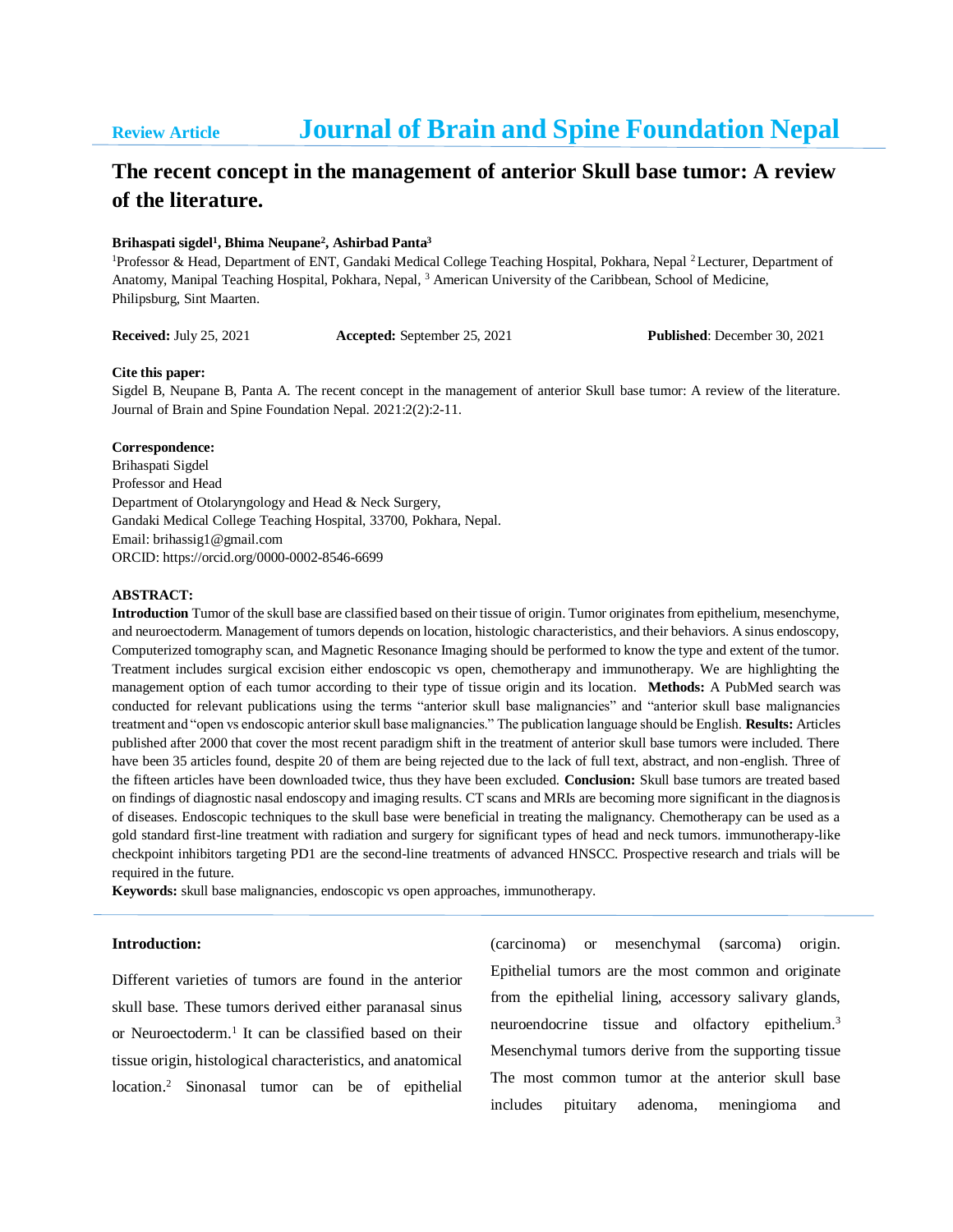craniopharyngioma.<sup>4</sup> Less common ones are schwannomas and osteoma. Malignant tumor includes Esthesioneuroblastoma, adenoid cystic carcinoma, adenocarcinoma, sinonasal undifferentiated carcinoma, squamous cell carcinoma, sinonasal melanoma, clival chordoma and nasopharyngeal carcinoma. Tumors like hemangiopericytoma and metastases also present in these locations.<sup>1</sup>

Symptoms arise either through mass effect or through invasion of local structure. Surgical treatment depends on resectability of tumor with reduction of complication. Surgical resection remains the mainstay of treatment of these tumors especially experienced hands with proper patient selection. It can be approached either open or endoscopic. Many endoscopic endonasal approaches were designed which enable resection of tumors comparable to open approaches. Selection of approach depends on type of tumor, its resectability, and reconstruction option. High resolution CT scan in all three planes need to localise bony invasion. MRI T2 weighted scans show intracranial extent and adherent to dura and brain separation from those structures. It is also important to treat tumors with chemoradiation or immunotherapy depending on tumor histology, location, and proper selection of patients.

The selection of surgical approaches to the anterior skull base is based upon balancing risk reduction with maximizing the extent of resection. Here we review a spectrum of neoplastic entities found in the anterior skull base and discuss the clinical and radiographic presentation, treatment options, and outcomes.

#### **Methods:**

The search of relevant publications was done on PubMed by keeping the term "anterior skull base malignancies" "anterior skull base malignancies treatment" open vs endoscopic anterior skull base malignancies." The language of publication should be in English.

#### **Results:**

Only those articles which were published after 2000 AD were included in this review so as to cover the recent change in concept in the treatment of anterior skull base malignancies. Thirty-five articles were found of which 20 articles were rejected due to non-availability of full text, abstract and non-English. Out of fifteen articles, 3 are duplication downloaded, so excluded.

### **Discussion:**

#### **Workup.**

Diagnosis of nasal cavity tumors is paramount importance. Routine Diagnostic nasal endoscopy is helpful in locating and evaluating midline nasal cavity tumors. It is important to examine the nasal cavity by endoscopy complementary with CT scan. CT scan provides tumor staging and preoperative mapping of tumor. CT is the best modality to evaluate bony changes such as cortical erosion, destruction, remodeling, sclerosis and thickening. To evaluate bony change, slice thickness should be 1 mm, reformatted into three planes. The radiation dose (>50 mAs) and intravenous contrast medium may be required when using CT for tumor staging and preoperative tumor mapping. In sinonasal imaging, the general rules are that benign tumours cause remodelling and thickening of adjacent bone, while malignant tumours destroy the bone.

MR imaging is complementary to a CT scan, which evaluates the extent of tumor invasion beyond the bony sinus wall and better differentiate characteristics of the soft tissue of the tumor. Basic protocol for Skull base is unenhanced T1 and T2 which differentiate between different soft tissue structures in the tumor and mucus. In general, benign tumours have well-defined borders with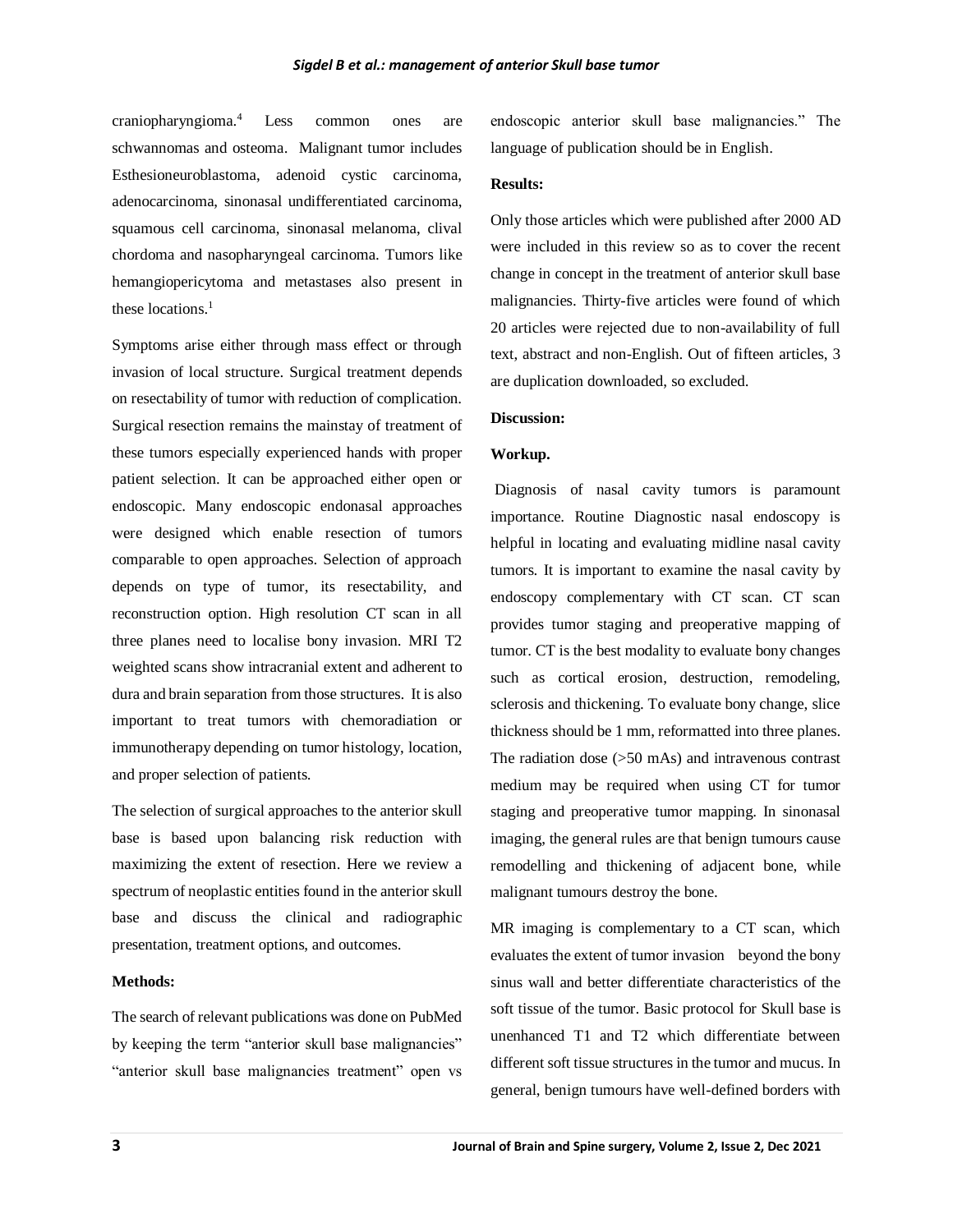a narrow transition zone; sclerotic margins are frequently present. On the other hand, malignant tumours have poorly defined margins, a wide transition zone, aggressive periosteal reaction and often have a soft tissue component; these lesions cause dramatic bony destruction with intracranial or extracranial extension.<sup>5</sup>

T1 non-contrast evaluates the signal void cortical bone from high signal fatty bone marrow. Diffusion weighted (DW) MRI is thought to be a cancer imaging marker and compared with histologic indices like cellularity and tissue response.<sup>6</sup> It not only helps to differentiate between primary tumor and recurrent tumor but also utilise monitoring tumor response from treatment. Usually the apparent diffusion coefficient (ADC) for sinonasal tumor imaging is b value= 500 -1000 mm2/sec. MR imaging is very useful to detect perivascular and perineural spread, enlargement and enhancement of the involved nerve, enlargement and destruction of bony foramina and obliteration of involved skull base.<sup>7</sup> If tumor invades dura, dural thickening more than 5 mm or focal dural nodule or pial enhancement can be seen.<sup>8</sup>

#### **Specific finding of common tumor.**

Osteomas may show both dense cortical bone and ground-glass appearance on CT. It is difficult to differentiate from fibrous dysplasia where the normal medullary bone is replaced by fibrous tissue that displays a ground-glass appearance.

The site of origin of an IP may be detected as focal hyperostosis on the sinus wall at  $CT$ .<sup>9</sup> The study by alexander et al find that osteitis bony changes at the site of tumor attachment in 100% cases in inverted papilloma.<sup>10</sup> Follow-up MR imaging demonstrates the characteristic mucosal infoldings, described as a "convoluted cribriform pattern" on both T2 and contrastenhanced T1 sequences.

In Juvenile Nasal Angiofibroma, characteristic imaging pattern at CT is large hyperdense destructive soft tissue lesion showing intense contrast enhancement broadening of the pterygopalatine fossa with enlargement of the sphenopalatine foramen medially and the Vidian canal posteriorly. A large tumor may cause bowing of the posterior wall of the maxillary sinus anteriorly, the sphenoid sinus upward and the pterygoid plates posteriorly with erosion and destruction of adjacent bones. The infra-temporal fossa, orbit, and middle cranial fossa on the right side were also encroached by the lesion.<sup>11</sup> MRI shows typical flow voids and intense enhancement on T1 after gadolinium injection. A large, well-defined mass found in sphenopalatine foramen and pterygopalatine fossae with a heterogeneous intensity in both T1-weighted and T2-weighted images and encroached into the masticator, buccal, parapharyngeal spaces, floor of the middle cranial fossa, and the right cavernous sinus. Tiny flow void was noted within the lesion consistent with hypervascularity. Residual tumor detected at early postoperative contrast-enhanced CT or MR imaging and which is found at basisphenoid region. 12,13 The diagnosis is dependent on multiplanar imaging modalities like Computed Tomography (CT), Magnetic Resonance Imaging (MRI), and Angiography. These imaging modalities help in assessing the tumor mass, pre-operative embolization of the feeder's vessel, and treatment planning. 12

Olfactory Neuroblastoma or Esthesioneuroblastoma is a malignant tumor arises from olfactory epithelium accounts for  $2-3\%$  of all intranasal tumors.<sup>14</sup> Noncontrast CT exhibits iso to hyperintense image whereas T1 weighted MRI reveals iso to hyperintense and T2 weighted MRI shows hyper to isointense images. Intratumoral cyst formation or necrosis is common.<sup>8</sup> Intracranial extension has peripheral or marginal cysts.15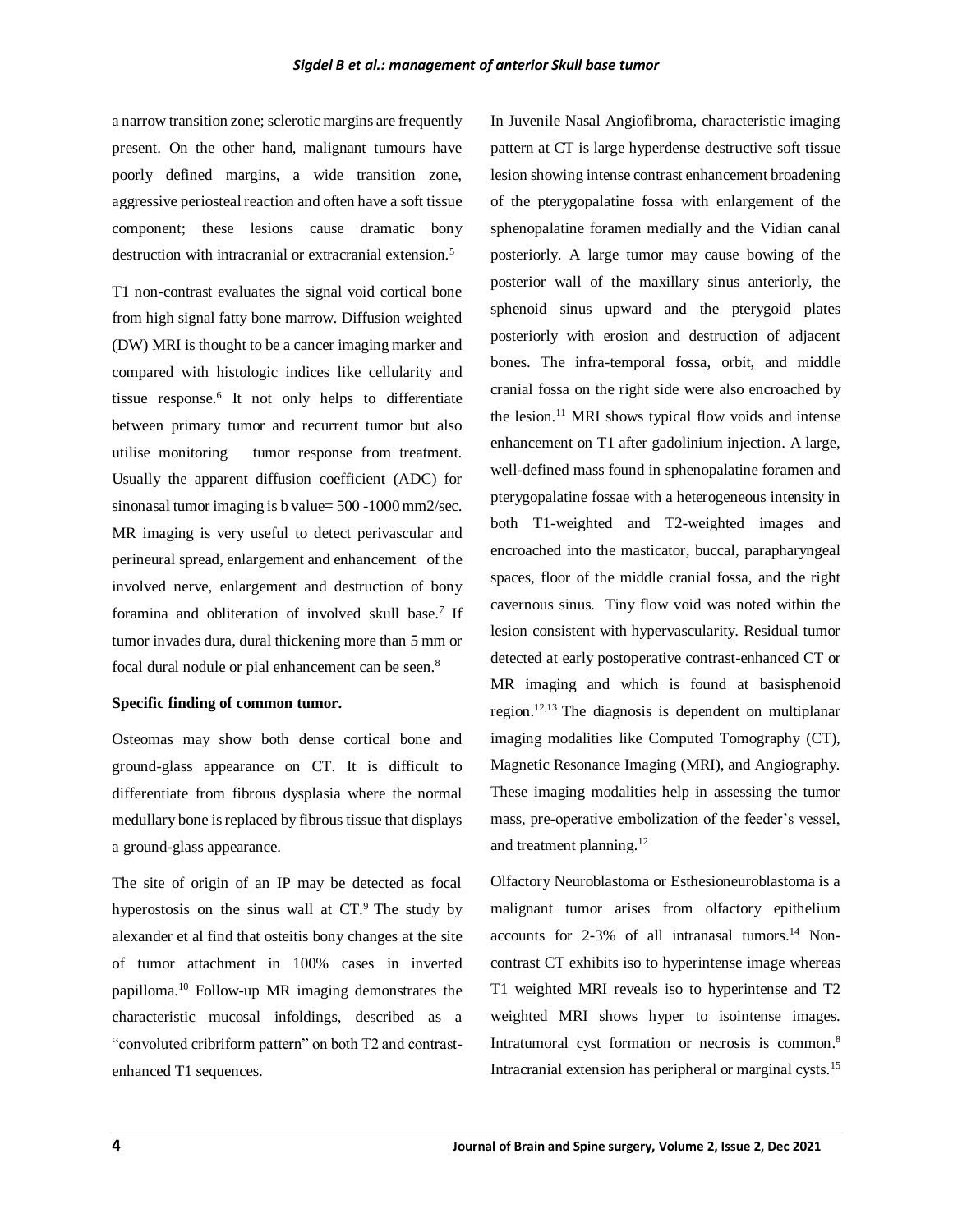Restricted diffusions was found at Diffusion-weighted MRI imaging.<sup>16</sup>

Chondrosarcoma is a multilobulated, heterogeneous lesion with a chondroid matrix, peripheral and scattered central calcifications. The chondroid matrix has high water content which displays lower attenuation compared with muscle at CT scan. The high-water content of the chondroid matrix reveals high signal on T2 and low signal on T1 at MRI imaging. Calcifications of the chondroid matrix shows signal voids at all sequences. Septum shows low signal at both T1 and T2 whereas after injection of contrast.

Pituitary adenomas typically show iso- to mild hyper density on non-contrast CT, iso- to hypo intensity on T1 weighted MR images and mild hyper to iso intensity on T2-weighted MR images. They sometimes contain intratumoral cysts or hemorrhage. Contrast enhancement of the tumor is moderate and mostly homogeneous. Large adenomas expand the Sella. Invasive pituitary adenomas may erode or destroy adjacent bones.

Sinonasal undifferentiated carcinoma are aggressive tumor which have bone erosion especially lamina papyreaceae and cribriform plate similar to that of squamous cell carcinoma. but no imaging shows the exact extent of the disease. Fig 1. showing squamous cell carcimona of nose which erode cribriform plate and entred into brain. The correct diagnosis can be done by immunohistological examination. In some patients, carcinoma is looks like nasal polyp but lamina papyraceae eroded. <sup>17</sup>

Malignant mucosal melanoma (MMM) can be seen as a polypoid lesion in the nasal cavity that remodels the surrounding bone, but bony erosion may also be seen at CT scan. Strong enhancement seen after contrast medium injection due to the rich vascular network. At MR imaging, the lesion is homogeneous, but sometime T1 shows high signal due to bleeding or melanin in the tumor.<sup>18</sup>

Most guidelines recommend against the use of [18F] fluorodeoxyglucose (FDG)-positron emission tomography (PET)/CT imaging for routine diagnosis and staging of head and neck cancer<sup>19</sup>, but it has been shown to be useful for imaging residual and recurrent tumor treatment response monitoring tumor volume measurement. <sup>20</sup> With its great sensitivity but moderate specificity, FDG-PET/CT imaging beats CT and MR imaging.<sup>21</sup> Because the inflammatory side effects of radiation and chemotherapy might cause false-positive FDG uptake, the ideal time for [18F] FDG-PET/CT has been shown to be more than 3 months after therapy completion.



Fig 1. MRI T2 image showing Squamous cell carcinoma of nose invading dura and brain.

#### **Treatment**

Inverted papilloma can be treated by Medial Maxillectomy either open or endoscopic approaches. Nowadays, it can be performed by endoscopic method. It has potential for both recurrence and malignant transformation. Kim et al found in their study that 16 out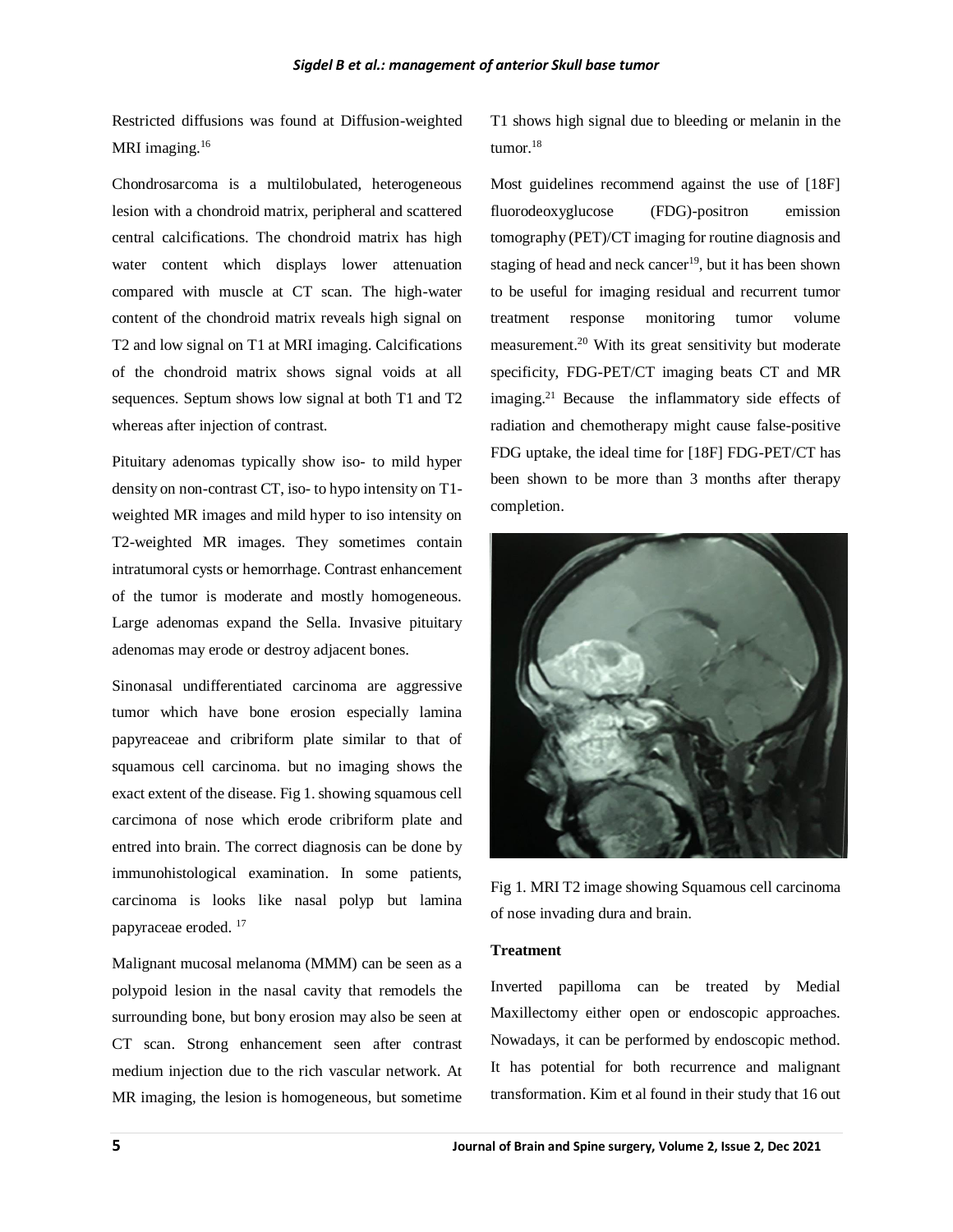of 228(7%) patients with IP had been associated with Sino nasal carcinoma. IP originating in the frontal sinus or frontal recess was more likely to be associated with malignancy. Moreover, they reported that nearly onethird of the patients developed distant metastases after primary treatment.<sup>22</sup> Krouse et al reviewed data of 33 studies involving 1,426 patients and found that inverted papilloma can be treated successfully through endoscope with low recurrence rates and less morbidity comparable to open approaches. $23$  some cases which involves superior and lateral part of frontal sinus that needed open approach.<sup>24</sup>

Treatment of JNA would be always challenging due to excessive the intraoperative bleeding, spreading via different routes of skull base. Surgical approach should provide adequate visualization in a bloody surgical field and easy control of blood supply. Pre embolization can reduce the intraoperative bleeding. Different open skull base approaches like Weber Fergusson, Le Fort 1 osteotomy, lateral rhinotomy, midfacial degloving, facial translocation, anterior craniofacial resection is used depends on the extent of the tumor. During last decades, Endoscopic approach had gained popularity among surgeon due to avoidance of facial scar, more complete inspection due to magnified angle view behind the corner and shorter hospitalization rate. Four handed binostril technique allows exposure of the nasopharyngeal portion of the lesion after resection of the posterior third of nasal septum. Some experienced endoscopic surgeons use expanded endonasal endoscopic approach to more advanced lesions involving infratemporal fossae, basisphenoid and parasellar area.<sup>25</sup> Nicolai et al presented a series of 46 JNAs cases treated only by an endoscopic approach after preoperative vascular embolization. <sup>26</sup>

Olfactory neuroblastoma has high local recurrence rate. Treatment includes surgery and radiation therapy even for a small tumor confined to the nasal cavity.<sup>27</sup> Open approach via craniofacial resection needed if tumor extend to intracranium but at recent days, advance endoscopic skull base technique gives same control of tumor.

Most of pituitary adenoma were treated by total endoscopic methods. Jean A et al did two consecutive series of 60 consecutive patients presenting with active pituitary adenoma via endoscopic transpehenoid surgery and microsurgical approach and concluded that fully endoscopic transsphenoidal surgery for functioning pituitary adenomas leads to a better endocrinologic outcome for noninvasive macroadenomas compared to the traditional microsurgical technique. However, morbidity with the endoscopic technique was higher in terms of the rate of postoperative CSF leaks.<sup>28</sup>

Clival chordomas had an invasive nature which made its treatment difficult. An aggressive surgical approach needed to attempt radical resection via various skull base approaches either open or endoscopic, followed by postoperative radiotherapy. Takamatsu et al treated 24 patients with skull base chordoma using an aggressive approach. All patients should be followed up with MRI and treated with gamma-knife radiosurgery or surgical resection with the mean postoperative follow-up duration was 10.2 years. The 5-, 10-, and 15-year overall survival rates were 86%, 72%, and 72%, respectively. Tumor extension to the brainstem and partial tumor removal were the poor survival factors.<sup>29</sup>

Skull-base chondrosarcoma is a rare malignant bone tumor that arises from chondrocyte. Damien et al in their series reported that these tumors were treated with 70 GY pencil beam scanning proton therapy and photon therapy.<sup>30</sup> After a mean follow-up of 69.2 months, 6 local (7.8%) failures were observed, 2 of which were late failures. Five (6.5%) patients died. The actuarial 8-year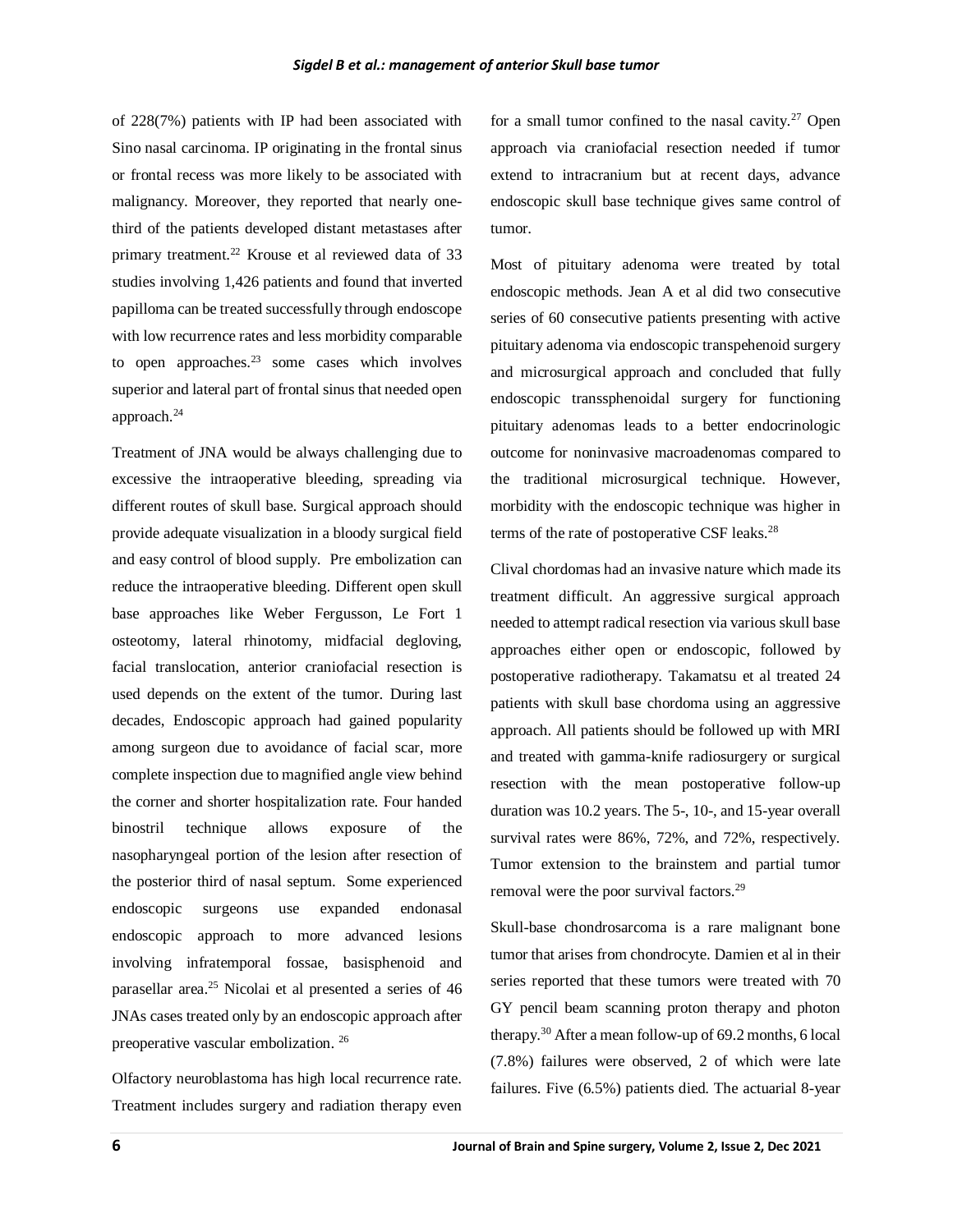OS was 93.5%. A higher rate of high-grade toxicity was observed for older patients ( $P = .073$ ), with larger tumor volume ( $P = .069$ ), and treated with 5 weekly fractions  $(P = .069)$ .

The management of craniopharyngioma is very challenging due to its position in the skull base near by many critical structures, its recurrence and adverse effect on the quality of life. It is impossible to get total clearance of tumor. Patel et al performed an endoscopic endonasal transsphenoidal approach to such a tumor and gross total resection of the tumor was done in only 66.3% of patients. He compared with 62 patients who underwent endoscopic pituitary macroadenoma resection, patient with craniopharyngioma had worse postoperative quality of life (QOL).<sup>31</sup>

In endoscopic resection of paranasal sinus, benign tumors are more favored compared to malignant lesions. It is more aesthetic and less invasive than conventional approaches like caldwel luc's operation and lateral rhinotomy. Even in malignant lesions, selection of patient is important to do endoscopic approach in low grade malignant tumor. The final decision is made on an individual basis. Miko Suzuki et al performed endoscopic method of excision over 27 patients, of them 23 patients were benign and 4 malignant tumors, which included olfactory neuroblastoma, acinic cell carcinoma, squamous cell carcinoma, and chondroid chordoma. Preoperative arterial embolization, laser coagulation, and ligation of the sphenopalatine artery were very useful in reducing blood loss during surgery and maintaining a clear endoscopic view.<sup>32</sup>

Squamous cell carcinoma is the most common malignant sinonasal tumor (80%), followed by adenocarcinoma. There are two types of adenocarcinomas, intestinal and non-intestinal. Carcinomas most often originate from the maxillary sinuses followed by the ethmoid sinuses, nasal

vestibule and cavity; carcinomas originating from the sphenoid and frontal sinuses are very rare. Ongren line (a line from the medial canthus of the eye to the angle of mandible) is important for treatment of sinonasal cancer in the past. Tumor posterior to this line was considered to be inoperable. But with the development of advanced surgical technique, it is possible to treat tumors which grow into the orbital apex, dura, middle cranial fossae, nasopharynx and clivus. Bhattacharyya reported a threefold decrease in survival from T1 to T4 cancers and concluded that early tumor detection was the single most important modifiable treatment factor.<sup>33</sup> Another important factor is tumor site; carcinomas originating in the nasal cavity have a better prognosis than carcinomas in the ethmoid and maxillary sinuses.<sup>34</sup>

Mucinous adenocarcinoma can be managed via either endoscopic or transcervical and trans axillary approach. Control of carotid artery is important during intraoperative period, for that balloon occlusion test should be performed before surgery. Open transfacial approach via weber fergusson or lower transfacial and transmaxillary approach is suitable for advanced diseases. Reconstruction can be performed with a radial forearm flap that should cover the internal carotid artery. In some cases, it would be needed both endoscopic and maxillary swing approach. There is no evidence that Neck dissection will increase survival but it can be done if free flap is needed. No induction chemotherapy is helpful in this type of tumor. Mucinous type adenocarcinoma is a low-risk tumor but other high-risk tumor features like perineural invasion and perivascular invasion should be treated with concurrent and post-op radiotherapy.<sup>35</sup>

Sinonasal undifferentiated carcinoma (SNUC) has a high rate of distant metastases which favors chemotherapy. Early-stage tumors should be differentiated between operable vs inoperable. Induction chemotherapy after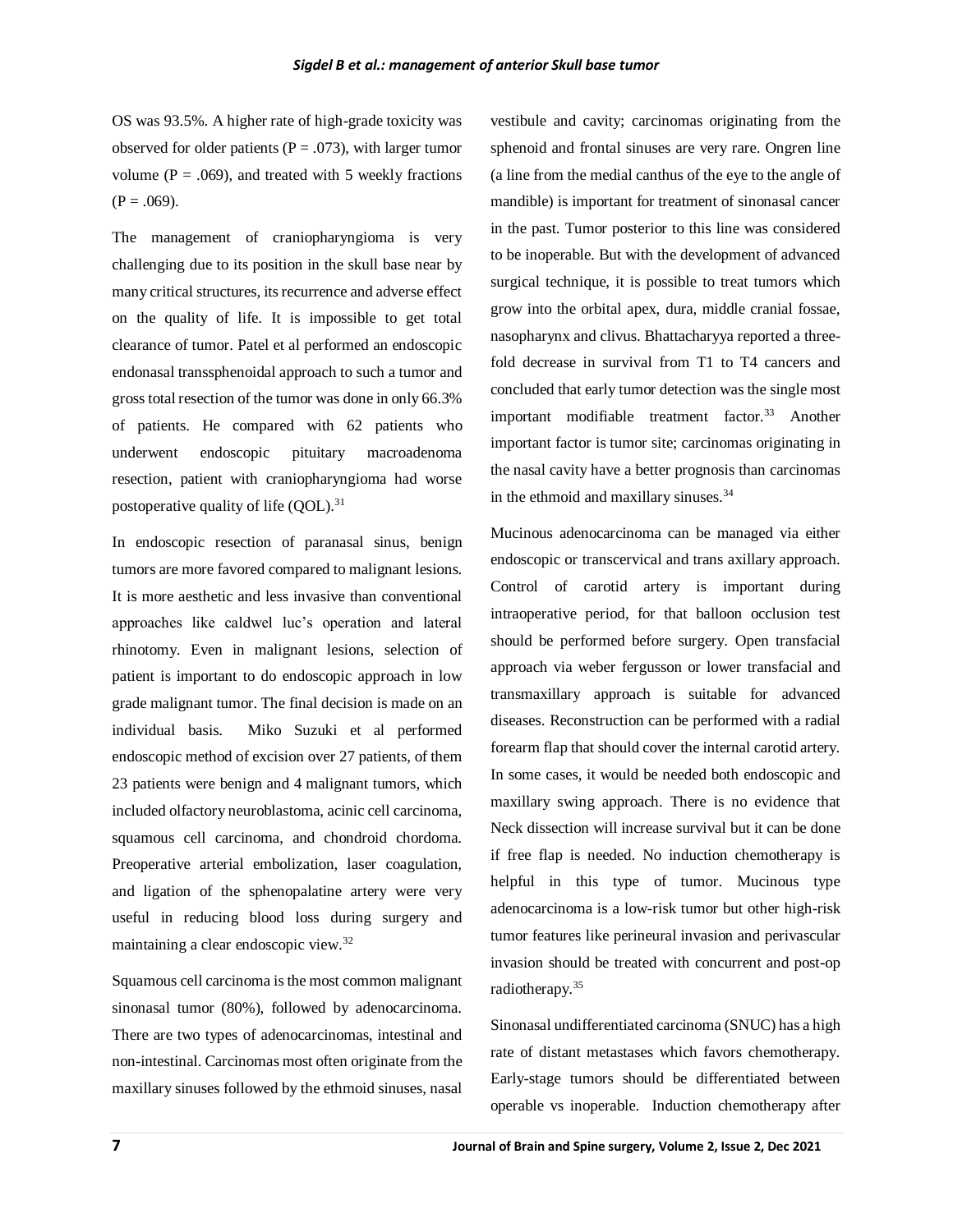discussion with a multidisciplinary team should be instituted.<sup>36</sup> Two cycle of carboplatin and etoposide will be sufficient. TPF regimen is best for squamous cell carcinoma, only PF is a good choice for SNUC. Tax323 and Tax 324 regimens both show a better control rates.<sup>37</sup> It is important to observe the tolerability of chemotherapy.

Mucosal melanoma had a high submucosal spread and 10% neck metastases. Complete removal/respectable should be performed with selective neck dissection. 30%of cases had local uncontrolled disease. Singleagent Immunotherapy ie Durvalumab should be given in a post-operative setting.<sup>38</sup> Endoscopic endonasal resection and stage neck dissection is good approach. Adjuvant radiation can be given post-op case at unilateral cases. Phase II study shows Nimolummab had better control rate

#### **Recurrent disease.**

For patients with recurrent disease, chemotherapy trials and immunotherapy should be considered. Chemotherapy for recurrent squamous cell cancer of the skull base has been shown to be efficacious as palliation and may improve a patient's quality of life and length of survival. Various drug combinations, including cisplatin, fluorouracil, and methotrexate, are effective.

#### **Immunotherapy**

Immunotherapy is now primarily utilized to treat recurrent and metastatic head and neck squamous cell carcinoma. Two novel medicines (Nivolumab and Pembrolizumab), which are immune-checkpoint inhibitors targeting PD1 for the treatment of recurrent locally progressed and/or metastatic HNSCC have been approved.<sup>39</sup> These are the most active medications in second-line therapy. The chemotherapy treatment (cisplatin, 5-fluorouracil) coupled with cetuximab remains the first-line treatment. Many phase III studies are underway to assess the efficacy of anti-CTLA4 combined with anti-PD1 or anti-PDL1 therapy. Early phase research has shown very encouraging results.

#### **Management of Neck**

Sinonasal carcinoma metastasis to level I, II and III lymph nodes and retropharyngeal lymph node and distant metastases in 20% to 40 % of patient's which did not respond to treatments. Cantu et al found that lymph node metastases were rare, and when present, the prognostic factors were low with 5-year survival of 17% for maxillary sinus and 0% for ethmoid sinus carcinomas.<sup>40</sup> The highest rate of lymph node metastases was found in T2 squamous cell carcinoma that involved the floor of the maxillary sinus. Most of the patient die due to locoregional recurrence and direct extension to vital areas of the skull bases. National Comprehensive Cancer Network (NCCN) guidelines recommend for maxillary carcinoma that adjuvant radiation therapy to the N0 neck in the setting of T3 and T4a disease. $41$ However, for smaller primary lesions, (T1 and T2) no elective treatment of the neck is recommended.

#### **Reconstruction**

Skull base reconstruction is important to separate the nose from the brain after surgery. The mind should be makeup to reconstruct the skull base even prior to surgery. Occult dural invasion occurs in 54% of the patient which needs to need partial resection of the dura. Resection of dura provides margin control without oncological benefit.<sup>42</sup> Total endoscopic procedures can be reconstructed with a vascularized Nasoseptal flap. The Nasoseptal flap can able to cover from cristia galli to clivus defect. If surgery is performed by both endoscopic and open approach, a Nasoseptal flap with a pericranial flap may be needed.<sup>43</sup> Cerebrospinal fluid leak, headache, meningitis or intracranial abscess are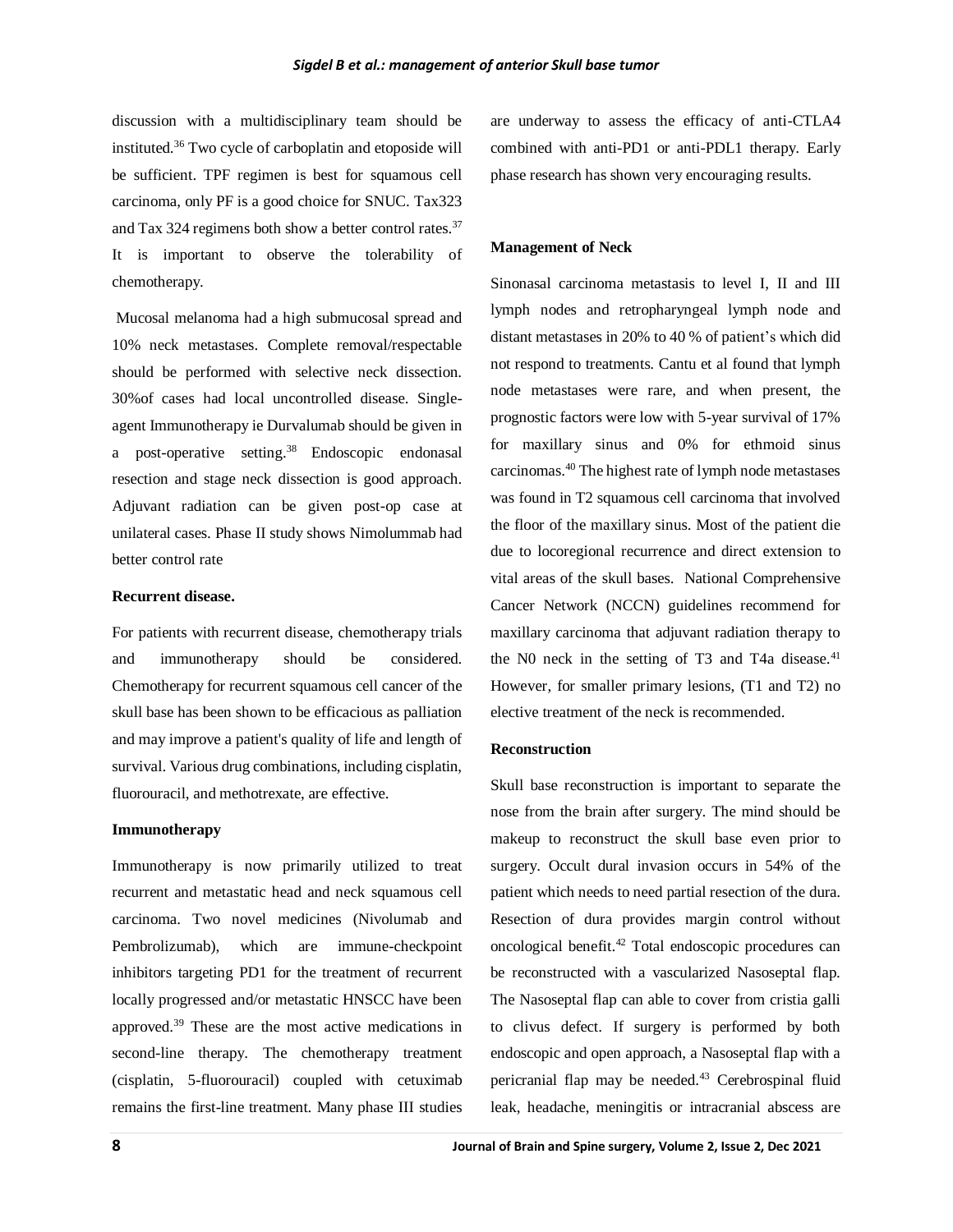developed if proper reconstruction was not done. Some cancer may involve the eye which needed exenteration that needed vascularized free flap too. Such reconstruction is determined by surgical factor, donor site morbidity, thin mucosal surface coverage performed by radial forearm flap. In orbital exenteration, total maxillectomy and orbital exenteration, anterolateral thigh flap and rectus abdominus flap would be appropriate.<sup>44,45</sup>

**Conclusions:** Nasal endoscopy and imaging findings are used for the treatment of skull base tumors. CT scans and MRIs are becoming increasingly important in an illness diagnosis. The threat of a tumor is determined by its location and behavior. Endoscopic skull base approaches were even effective in curing the tumor. The importance of chemotherapy cannot be overstated. Immunotherapylike checkpoint inhibitors targeting PD1 are the most effective drugs in the second-line treatment of advanced HNSCC (nivolumab and pembrolizumab). Prospective research and trials are required in the future.

#### **Acknowledgement:** None

#### **Conflict of Interest:** None

#### **References:**

- 1. Ivan ME, Han SJ, Aghi MK. Tumors of the anterior skull base. Expert Rev Neurother. 2014;14(4):425–38. <http://dx.doi.org/10.1586/14737175.2014.892830>
- 2. Wu JS, Hochman MG. Soft-tissue tumors and tumorlike lesions: a systematic imaging approach. Radiology.2009;253(2):297–316. <http://dx.doi.org/10.1148/radiol.2532081199>
- 3. Kristin J, Schipper JH, Jalkhi M, Zahnert T, Wagenmann M. Challenges in histologic diagnosis of nonchordomatous lesions of the clivus. JAMA Otolaryngol Head Neck Surg. 2015;141(8):745–50. <http://dx.doi.org/10.1001/jamaoto.2015.1091>
- 4. Schwartz TH, Fraser JF, Brown S, Tabaee A, Kacker A, Anand VK. Endoscopic cranial base surgery: classification of operative approaches: Classification of operative approaches. Neurosurgery. 2008;62(5):991–

1002; discussion 1002-5. <http://dx.doi.org/10.1227/01.neu.0000325861.06832.06>

- 5. Gomez CK, Schiffman SR, Bhatt AA. Radiological review of skull lesions. Insights Imaging. 2018;9(5):857– 82[. http://dx.doi.org/10.1007/s13244-018-0643-0](http://dx.doi.org/10.1007/s13244-018-0643-0)
- 6. Fliedner FP, Engel TB, El-Ali HH, Hansen AE, Kjaer A. Diffusion weighted magnetic resonance imaging (DW-MRI) as a non-invasive, tissue cellularity marker to monitor cancer treatment response. BMC Cancer. 2020;20(1):134. [http://dx.doi.org/10.1186/s12885-020-](http://dx.doi.org/10.1186/s12885-020-6617-x) [6617-x](http://dx.doi.org/10.1186/s12885-020-6617-x)
- 7. Moonis G, Cunnane MB, Emerick K, Curtin H. Patterns of perineural tumor spread in head and neck cancer. Magn Reson Imaging Clin N Am. 2012;20(3):435–46. <http://dx.doi.org/10.1016/j.mric.2012.05.006>
- 8. Casselman JW. The skull base: tumoral lesions. Eur Radiol.2005;15(3):534–42. <http://dx.doi.org/10.1007/s00330-004-2532-9>
- 9. Lee DK, Chung SK, Dhong H-J, Kim HY, Kim H-J, Bok KH. Focal hyperostosis on CT of sinonasal inverted papilloma as a predictor of tumor origin. AJNR Am J Neuroradiol. 2007;28(4):618–21.
- 10. Chiu AG, Jackman AH, Antunes MB, Feldman MD, Palmer JN. Radiographic and histologic analysis of the bone underlying inverted papillomas. Laryngoscope. 2006;116(9):1617–20. <http://dx.doi.org/10.1097/01.mlg.0000230401.88711.e6>
- 11. Mishra S, Praveena NM, Panigrahi RG, Gupta YM. Imaging in the diagnosis of juvenile nasopharyngeal angiofibroma. J Clin Imaging Sci. 2013;3(Suppl 1):1. <http://dx.doi.org/10.4103/2156-7514.109469>
- 12. Maroldi R, Ravanelli M, Borghesi A, Farina D. Paranasal sinus imaging. Eur J Radiol. 2008;66(3):372–86. <http://dx.doi.org/10.1016/j.ejrad.2008.01.059>
- 13. Howard DJ, Lloyd G, Lund V. Recurrence and its avoidance in juvenile angiofibroma. Laryngoscope. 2001;111(9):1509–11. <http://dx.doi.org/10.1097/00005537-200109000-00003>
- 14. Meyer C, Hamersley ERS, Manosalva RE, Torske K, McIntyre N, Mitchell A. Olfactory neuroblastoma with divergent differentiation: An unusual histologic finding in a rare tumor. Head Neck Pathol. 2017;11(4):531–6. <http://dx.doi.org/10.1007/s12105-017-0781-6>
- 15. Kunimatsu A, Kunimatsu N. Skull base tumors and tumor-like lesions: A pictorial review. Pol J Radiol. 2017;82:398–409. <http://dx.doi.org/10.12659/PJR.901937>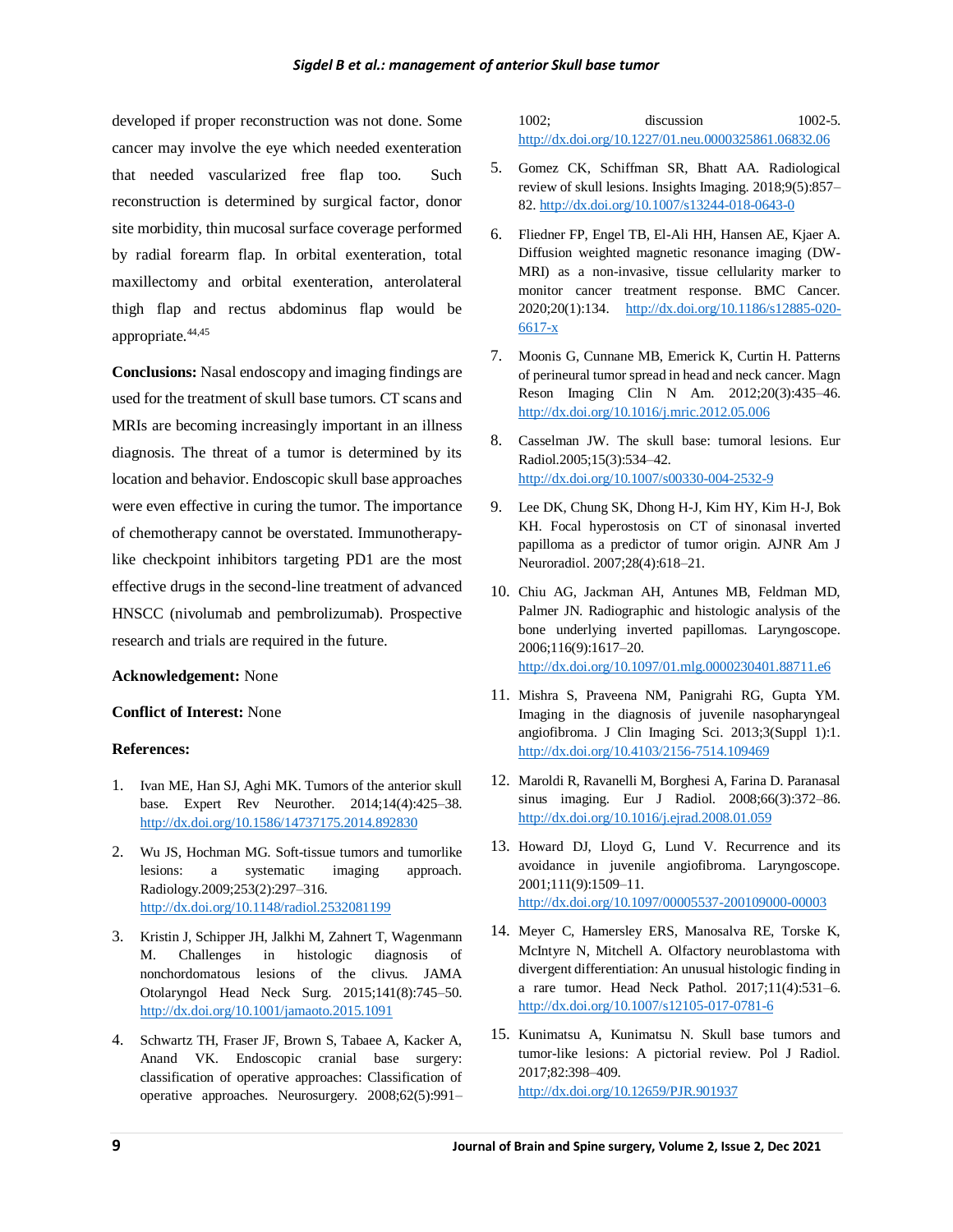- 16. Kawaguchi M, Kato H, Tomita H, et al. Imaging characteristics of malignant sinonasal tumors. J Clin Med. 2017;6(12):116.<http://dx.doi.org/10.3390/jcm6120116>
- 17. Lumsden A, Wilson JA, Mclaren K, Maran AGD. Unusual polypoidal tumours of the nasal cavity: a clinicopathological review of 18 cases. Clin Otolaryngol. 1986;11(1):31–6. [http://dx.doi.org/10.1111/j.1365-](http://dx.doi.org/10.1111/j.1365-2273.1986.tb00103.x) [2273.1986.tb00103.x](http://dx.doi.org/10.1111/j.1365-2273.1986.tb00103.x)
- 18. Gilain L, Houette A, Montalban A, Mom T, Saroul N. Mucosal melanoma of the nasal cavity and paranasal sinuses. Eur Ann Otorhinolaryngol Head Neck Dis. 2014;131(6):365–9. <http://dx.doi.org/10.1016/j.anorl.2013.11.004>
- 19. Almuhaideb A, Papathanasiou N, Bomanji J. 18F-FDG PET/CT imaging in oncology. Ann Saudi Med. 2011;31(1):3–13. [http://dx.doi.org/10.5144/0256-](http://dx.doi.org/10.5144/0256-4947.2011.3) [4947.2011.3](http://dx.doi.org/10.5144/0256-4947.2011.3)
- 20. Im H-J, Bradshaw T, Solaiyappan M, Cho SY. Current methods to define metabolic tumor volume in positron emission tomography: Which one is better? Nucl Med Mol Imaging. 2018;52(1):5–15. <http://dx.doi.org/10.1007/s13139-017-0493-6>
- 21. Bae MR, Roh J-L, Kim JS, et al. 18F-FDG PET/CT versus CT/MR imaging for detection of neck lymph node metastasis in palpably node-negative oral cavity cancer. J Cancer Res Clin Oncol. 2020;146(1):237–44. <http://dx.doi.org/10.1007/s00432-019-03054-3>
- 22. Kim K, Kim D, Koo Y, et al. Sinonasal carcinoma associated with inverted papilloma: a report of 16 cases. J Craniomaxillofac Surg. 2012;40(4):e125-9. <http://dx.doi.org/10.1016/j.jcms.2011.07.007>
- 23. Krouse JH. Endoscopic treatment of inverted papilloma: safety and efficacy. Am J Otolaryngol. 2001;22(2):87–99. <http://dx.doi.org/10.1053/ajot.2001.22563>
- 24. Lane AP, Bolger WE. Endoscopic management of inverted papilloma. Curr Opin Otolaryngol Head Neck Surg. 2006;14(1):14–8. <http://dx.doi.org/10.1097/01.moo.0000193175.54450.1f>
- 25. Pasquini E, Sciarretta V, Frank G, Cantaroni C, Modugno GC, Mazzatenta D, et al. Endoscopic treatment of benign tumors of the nose and paranasal sinuses. Otolaryngol Head Neck Surg. 2004;131(3):180–6. <http://dx.doi.org/10.1016/j.otohns.2003.05.001>
- 26. Nicolai P, Berlucchi M, Tomenzoli D, et al. Endoscopic surgery for juvenile angiofibroma: when and how. Laryngoscope. 2003;113(5):775–82. <http://dx.doi.org/10.1097/00005537-200305000-00003>
- 27. Rimmer J, Lund VJ, Beale T, Wei WI, Howard D. Olfactory neuroblastoma: a 35-year experience and suggested follow-up protocol: Olfactory Neuroblastoma. Laryngoscope. 2014;124(7):1542–9. <http://dx.doi.org/10.1002/lary.24562>
- 28. D'Haens J, Van Rompaey K, Stadnik T, Haentjens P, Poppe K, Velkeniers B. Fully endoscopic transsphenoidal surgery for functioning pituitary adenomas: a retrospective comparison with traditional transsphenoidal microsurgery in the same institution. Surg Neurol.2009;72(4):336–40. <http://dx.doi.org/10.1016/j.surneu.2009.04.012>
- 29. Tamura T, Sato T, Kishida Y, et al. Outcome of clival chordomas after skull base surgeries with mean follow-up of 10 years. Fukushima J Med Sci. 2015;61(2):131–40. <http://dx.doi.org/10.5387/fms.2015-12>
- 30. Weber DC, Badiyan S, Malyapa R, et al. Long-term outcomes and prognostic factors of skull-base chondrosarcoma patients treated with pencil-beam scanning proton therapy at the Paul Scherrer Institute. Neuro Oncol. 2016;18(2):236–43. <http://dx.doi.org/10.1093/neuonc/nov154>
- 31. Patel KS, Raza SM, McCoul ED, et al. Long-term quality of life after endonasal endoscopic resection of adult craniopharyngiomas. J Neurosurg. 2015;123(3):571–80. <http://dx.doi.org/10.3171/2014.12.JNS141591>
- 32. Suzuki M, Sakurai H, Seno S, et al. Endoscopic resection of benign and malignant tumors in the nasal cavity and paranasal sinus. Nihon Jibiinkoka Gakkai Kaiho. 2005;108(7):724–33. <http://dx.doi.org/10.3950/jibiinkoka.108.724>
- 33. Bhattacharyya N. Factors affecting survival in maxillary sinus cancer. J Oral Maxillofac Surg. 2003;61(9):1016– 21[. http://dx.doi.org/10.1016/s0278-2391\(03\)00313-6](http://dx.doi.org/10.1016/s0278-2391(03)00313-6)
- 34. Thorup C, Sebbesen L, Danø H, et al. Carcinoma of the nasal cavity and paranasal sinuses in Denmark 1995- 2004. Acta Oncol. 2010;49(3):389–94. <http://dx.doi.org/10.3109/02841860903428176>
- 35. Day TA, Beas RA, Schlosser RJ, et al. Management of paranasal sinus malignancy. Curr Treat Options Oncol. 2005;6(1):3–18. [http://dx.doi.org/10.1007/s11864-005-](http://dx.doi.org/10.1007/s11864-005-0009-y) [0009-y](http://dx.doi.org/10.1007/s11864-005-0009-y)
- 36. Yoshida E, Aouad R, Fragoso R, et al. Improved clinical outcomes with multi-modality therapy for sinonasal undifferentiated carcinoma of the head and neck. Am J Otolaryngol. 2013;34(6):658–63. <http://dx.doi.org/10.1016/j.amjoto.2013.06.005>